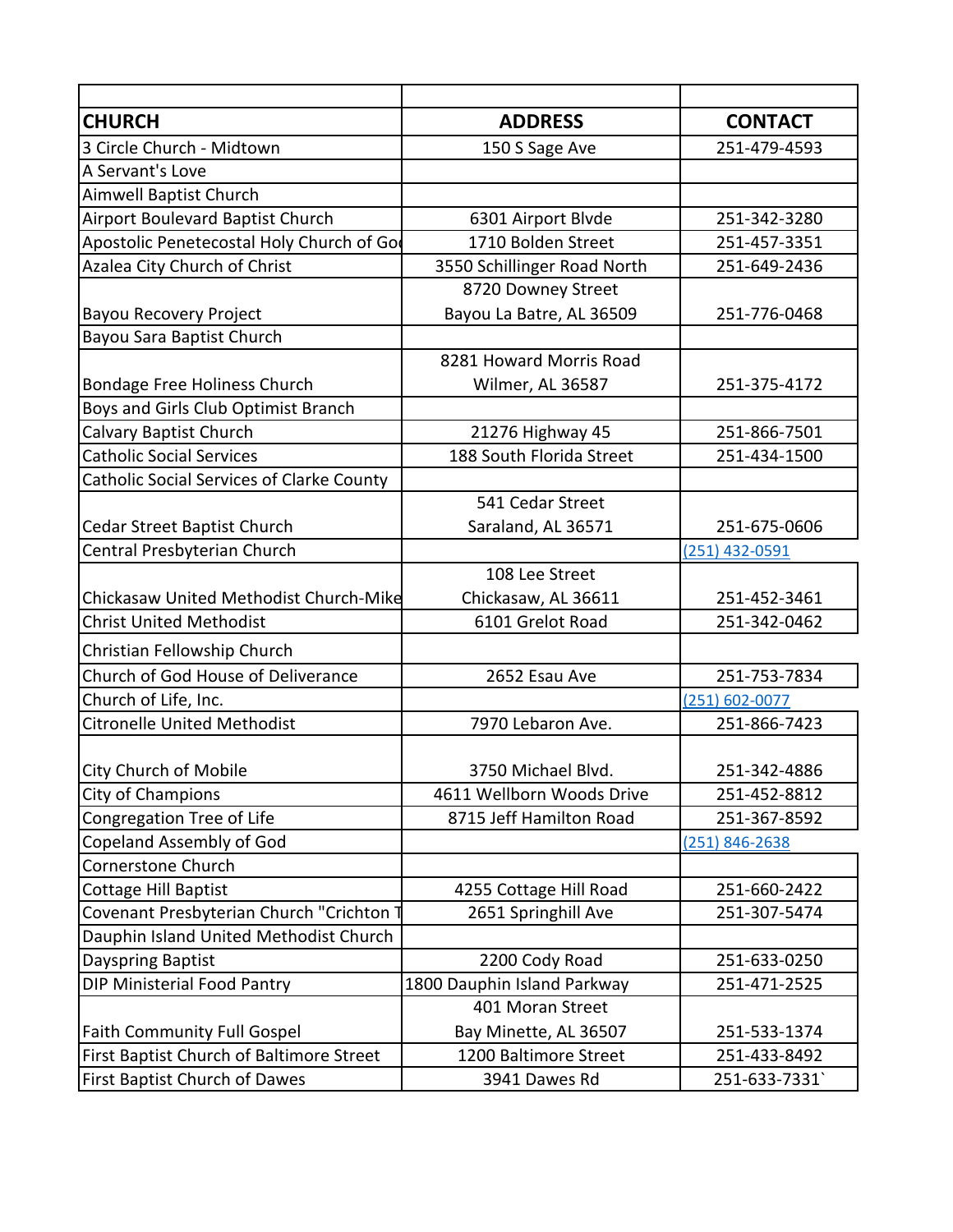|                                                                         | 5600 Old Highway 43<br>Satsuma, AL 36572         | 251-675-1280                 |
|-------------------------------------------------------------------------|--------------------------------------------------|------------------------------|
| First Baptist Church of Satsuma<br><b>First Baptist Tillmans Corner</b> | 5660 Three Notch Road                            | 251-661-1299                 |
| First Christian Church "Bread of Life Cafe"                             |                                                  | 251-605-8981                 |
| Freedom Apostolic Holiness                                              | 1419 Government Street                           |                              |
|                                                                         | 1719 Navco Road                                  | 251-472-3552                 |
| Gateway Community Outreach at Navco<br><b>Gilbertown Food Bank</b>      |                                                  | (251)769-6425                |
| Goodwill Easter Seal School for Special Children                        |                                                  |                              |
| Government Street United Methodist Chu                                  | 901 Government Street                            | 251-438-4714                 |
|                                                                         |                                                  | 251-865-4734                 |
| <b>Grand Bay First Baptist</b>                                          | 10170 Grand Bay-Wilmer Road                      |                              |
|                                                                         |                                                  |                              |
|                                                                         |                                                  |                              |
|                                                                         |                                                  |                              |
|                                                                         |                                                  |                              |
|                                                                         | 703 South Hobbs Avenue                           | 251-604-1057                 |
| <b>Greater Miracle Temple</b>                                           | 8570 E Warner St                                 |                              |
|                                                                         |                                                  |                              |
| <b>Greater New Hope Baptist Church</b>                                  | Bayou La Batre, AL 36509                         | 251-229-8660                 |
|                                                                         |                                                  |                              |
|                                                                         |                                                  |                              |
| Hands of Hope Ministry<br><b>Harvest Church</b>                         | 3750 Michael Blvd<br>1275 East 1-65 Service Road | 251-342-4886                 |
|                                                                         |                                                  | 251-471-2914                 |
|                                                                         | 265 Thompson Blvd                                |                              |
| High Praise Worship Church<br><b>Hollingers Island Baptist</b>          | Chicksaw, AL 36611<br>2450 Island Road           | 251-452-4996                 |
| Holy Name of Jesus                                                      | 2275 Snow Road North                             | 251-443-5450<br>251-649-4794 |
| Home of Grace For Women, Inc                                            |                                                  |                              |
| <b>Housing First</b>                                                    |                                                  |                              |
| Labor of Love Association                                               |                                                  |                              |
| <b>Liberty Baptist Church</b>                                           |                                                  |                              |
| Lilly Grove Baptist Church                                              |                                                  |                              |
| Little Sisters of the Poor                                              |                                                  |                              |
| <b>Millry Baptist Church</b>                                            |                                                  |                              |
| <b>Mission of Hope</b>                                                  | 7640 Moffet Road                                 | 251-649-0830                 |
| Mobile Arc - Mobile Association of Retarded Citizens                    |                                                  |                              |
| Moffett Road Assembly of God                                            | 6159 Moffett Road                                |                              |
| Mount Zion primitive Baptist Church                                     | 251-649-3502                                     |                              |
| MOWA Band/Choctaw/Mobile                                                |                                                  |                              |
|                                                                         |                                                  |                              |
| Mt. Carmel Missionary Baptist Church                                    |                                                  |                              |
| Mt. Hebron Missionary Baptist Church                                    | 2531 Berkley Avenue                              | 251-457-9900                 |
| Mt. Zion Baptist Church                                                 | 1012 Adams Street                                | 251-432-2997                 |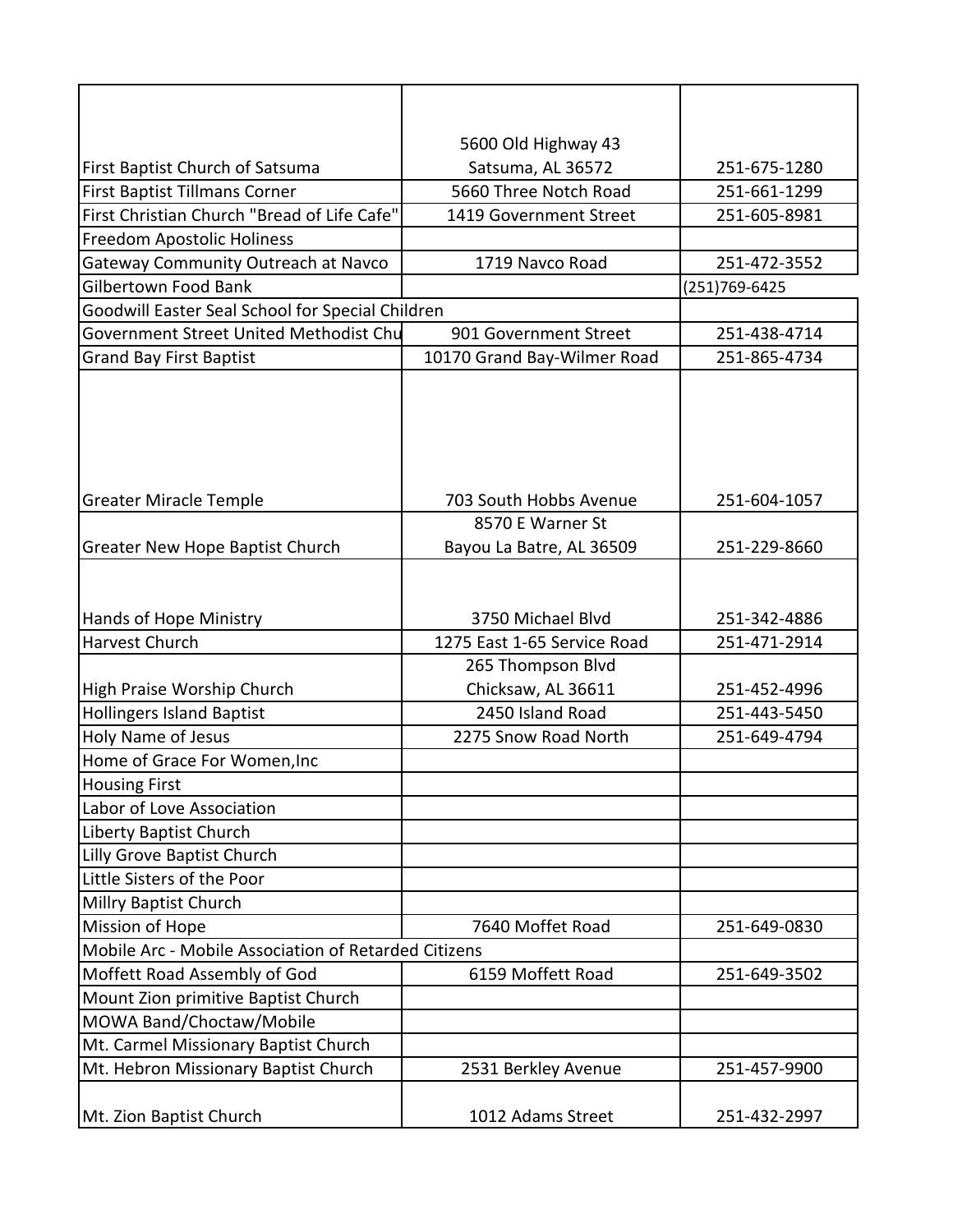| <b>Mulherin Custodial Home</b>                                             |                             |              |
|----------------------------------------------------------------------------|-----------------------------|--------------|
| New Beginnings Seventh-Day Adventist Ch                                    | 855 McRae Avenue            | 251-473-3010 |
| <b>New Generation Church</b>                                               | 1350 N Cody Road            | 251-344-0898 |
| New Hope Outreach Ministries                                               |                             |              |
| New Pleasant View Baptist Church                                           | 1517 Katye St               | 251-622-3159 |
| Over flow Ministries Inc                                                   |                             |              |
|                                                                            |                             |              |
| Overcoming Church of God Penetecoastal 1306 N Dr. Martin Luther King Jr Dr |                             | 251-366-2544 |
| Parkway Southern Baptist                                                   | 1612 Staples Road           | 251-423-8363 |
|                                                                            |                             |              |
|                                                                            |                             |              |
| Philadelphia Baptist Church                                                | 1304 North Wilson Avenue    | 251-366-0493 |
| <b>Pleasant Grove Missionary Baptist</b>                                   |                             |              |
| Providence Baptist Church                                                  | 2159 Dauphin Street         | 251-802-8732 |
| Providence Hospital Outreach -                                             |                             |              |
| Senior and Guadalupe Center                                                | 35 North Cody Road          | 251-544-4480 |
| Providence Presbyterian                                                    | 2320 Schillinger Road South | 251-633-9701 |
| Quinton Care Inc.                                                          |                             |              |
| <b>Ransom Ministries</b>                                                   |                             | 251-751-0044 |
|                                                                            |                             |              |
| <b>Redeemed Community Church</b>                                           | 6254 Howells Ferry Road     | 251-421-2481 |
| <b>Regency Church of Christ</b>                                            | 501 University Blvd South   | 251-345-8050 |
|                                                                            |                             |              |
|                                                                            |                             |              |
| Revelation Missionary Baptist Church                                       | 1711 Taylor Lane            | 251-473-2555 |
| Salvation Army                                                             |                             |              |
| Salvation Army Mobile Area Command                                         | 1009 Dauphin Street         | 251-438-1625 |
| Salvation Army Thomasville Service Center                                  |                             |              |
| <b>Salvation Army-Social Services</b>                                      | 3200 Pleasant Valley Road   | 251-438-1625 |
| Serenty Care, Inc.                                                         | 1951 Dawes Road             | 251-633-3730 |
|                                                                            |                             |              |
|                                                                            |                             |              |
|                                                                            |                             |              |
| Serving Our Unique People -SOUP                                            | 1320 Center Street          | 251-377-0030 |
| South Alabama Regional Planning Commission (SARPC) - Area Agency on Aging  |                             | 251-706-4680 |
| South Alabama Worship Center                                               | 2811 Schillinger Road South | 251-645-2070 |
| Spring Hill Avenue U.M.C.                                                  |                             |              |
|                                                                            | 2350 Dead Lake Marina Road  |              |
| St. Andrew's Chapel                                                        | Creola, AL 36525            | 251-679-0755 |
| St. Andrews Episcopal                                                      | 1854 Staples Road           | 251-599-0736 |
| St. James AME Church                                                       |                             |              |
| St. James Major Parish                                                     |                             |              |
| St. John School of Tomorrow                                                | 1624 Boykin Avenue          | 251-470-0350 |
| St. Mary's Home                                                            |                             |              |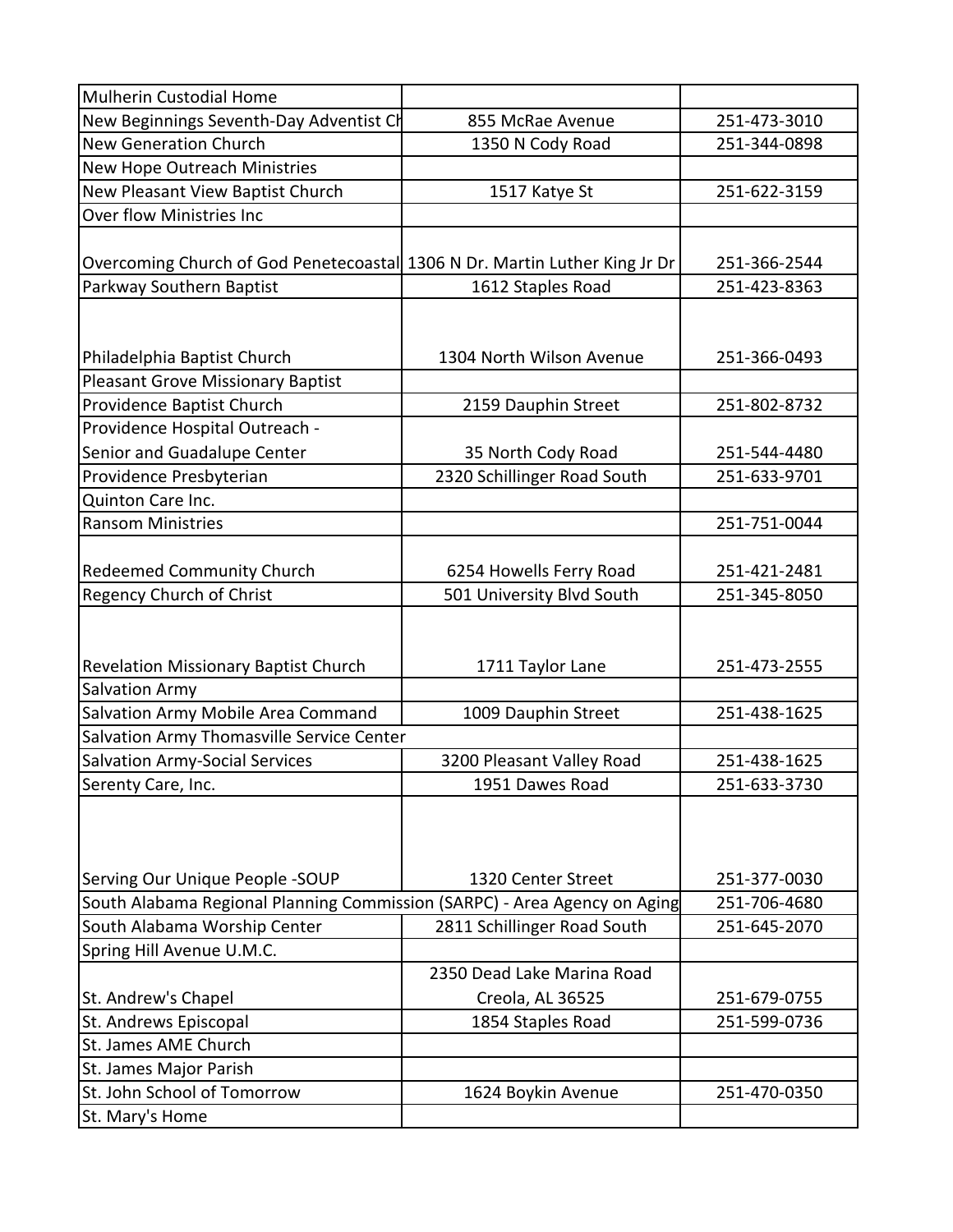| St. Pius X Church                           | 217 South Sage Ave               | 251-391-9499           |
|---------------------------------------------|----------------------------------|------------------------|
| St. Stephens African Methodist Episcopal    | 2707 Josephine Street            | 251-344-6760           |
|                                             |                                  |                        |
| St Mark United Methodist Church Societ      | 439 Azalea Road                  | 251-342-5861           |
| Sweet Bethel Missionary Baptist Church      |                                  |                        |
| The Dream Center                            | 307 South Shelton Beach Road     | 251-452-8812           |
| The Friends Center Inc.                     |                                  |                        |
| The Open Door                               |                                  |                        |
| Tibbie Baptist Church                       |                                  |                        |
| Tillmans Corner Senior Service Center       | 5863 Nevious Road                | 251-401-5555           |
| <b>Trinity Episcopal Church</b>             | 1900 Dauphin Street              | 251-473-2779           |
| Trinity Family Church "Chamita's Kitchen"   | 2467 Victory Avenue              | 251-423-8238           |
| True Glory Church of the Lord Jesus Christ  |                                  |                        |
| True Miracle Church of God                  | 817 Overton Street               | 251-452-4628           |
| <b>Union Baptist Church</b>                 | 5257 Grand Bay Wilmer Road South | 251-865-6073           |
| United Methodist Inner City Mission         | 913 S. Broad Street              | 251-432-1122           |
| Volunteers of America Food for Holidays     |                                  |                        |
| Walk By Faith Christian Ministries          | 1110 Texas Street                | -648-5239 or 251-648-5 |
| <b>Washington Baptist Association</b>       |                                  |                        |
| <b>Waterfront Rescue Mission</b>            |                                  |                        |
| West Mobile Baptist Church "Ransome Ca      | 7501 Airport Blvd.               | 251-639-9952           |
| <b>Woodridge Baptist Church</b>             | 2700 Schillinger Road            | 251-633-6000           |
| Word of Life Community Church               |                                  |                        |
| YMCA of Metropolitan Mobile Chandler Branch |                                  |                        |
| Yorktown Missionary Baptist Church          |                                  |                        |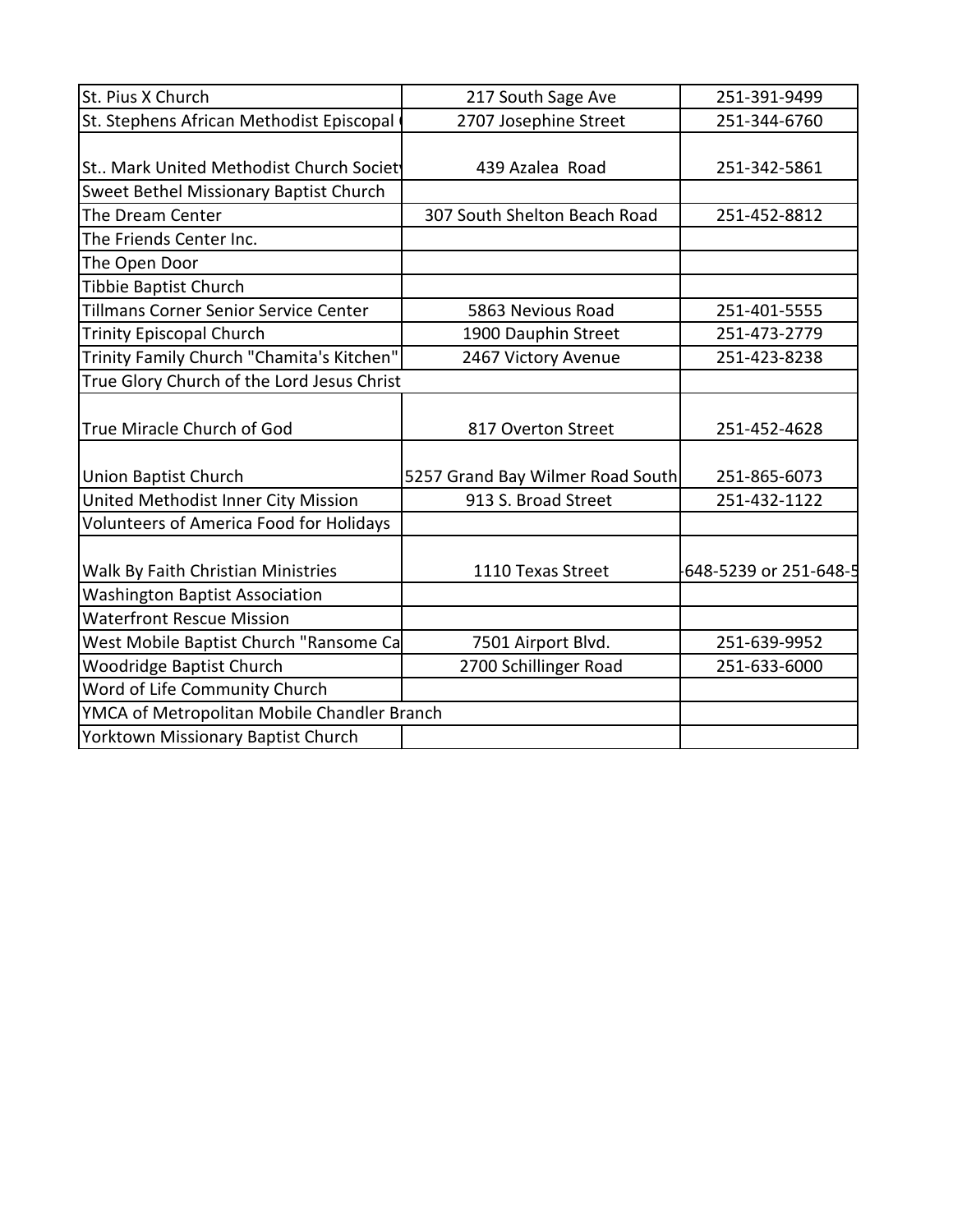| DATES/TIMES                     |
|---------------------------------|
| Wednesday: 11am-1pm             |
|                                 |
| Mondays 1130-12pm               |
|                                 |
| 1st Thursdays 9-11am            |
| Fridays:                        |
| 10:00 a.m. - 2:00 p.m.          |
|                                 |
| 4th Wednesday of the month: 2   |
| 1st Tuesday of the month: 9am   |
| Mon-Fri 9 to 3                  |
|                                 |
|                                 |
| Tuesday: 9am-12pm               |
| 1st and 3rd Tuesdays of the     |
| month: 9am-11am                 |
| Mon-Thurs 10-12pm               |
|                                 |
| Tuesday: 10am-12pm              |
| 2nd Wednesdays                  |
| Last Saturday of each month:    |
| 9am - 10am                      |
|                                 |
| Last Sunday of month 2-4pm      |
|                                 |
| leal delivery M-F, between 10-1 |
| Tuesdays, 11am-1pm              |
|                                 |
| Tuesdays 9:30-11am              |
| 8am-10am, Fridays only          |
|                                 |
| Wednesdays 10-2                 |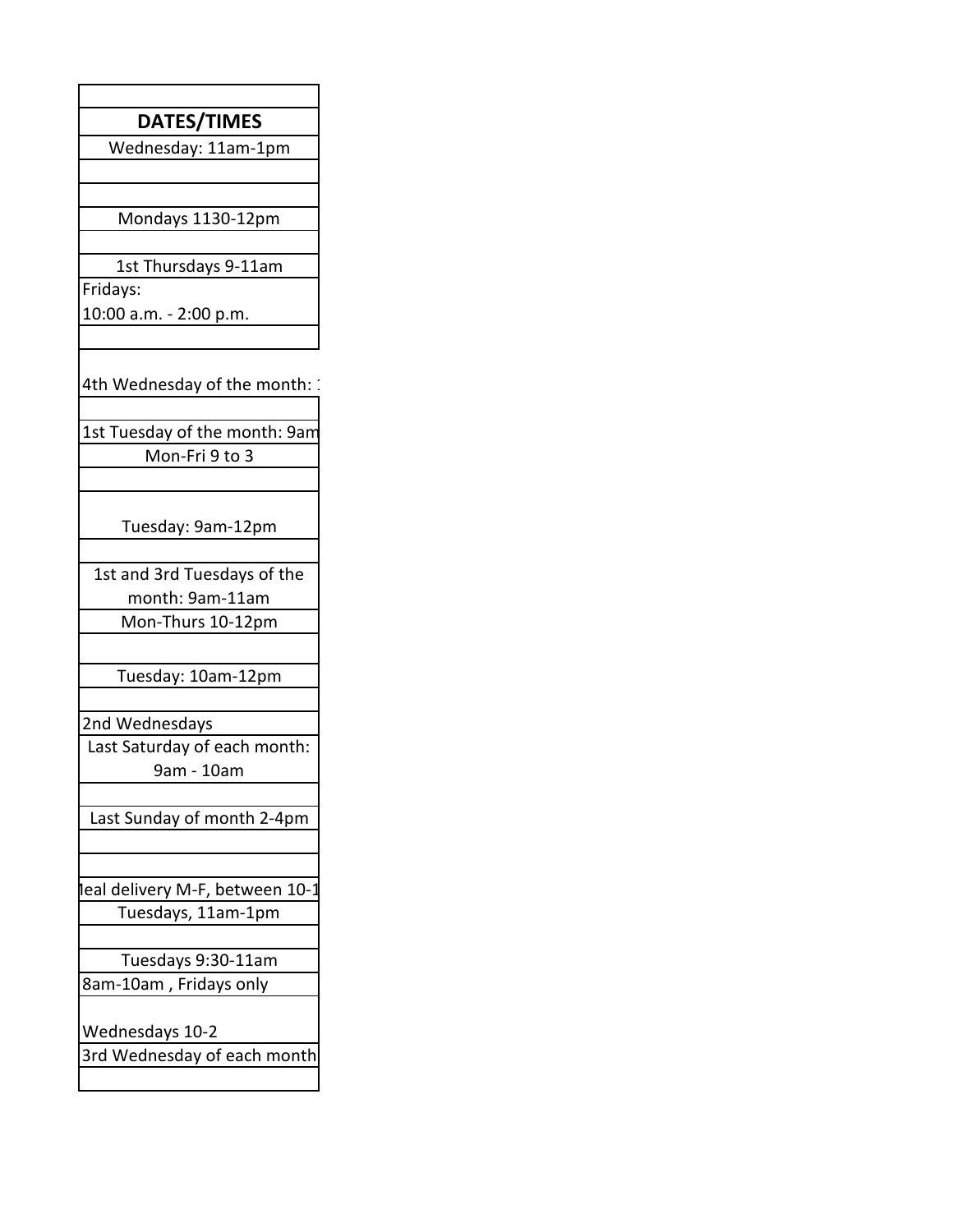| Tuesday: 10:00 a.m. - 12 p.m.  |
|--------------------------------|
| Thursday: 10:00 a.m. - 12 p.m. |
| Tues/Fri 9 to 12pm             |
| Mondays, 11am-2pm              |
|                                |
| Thursdays 10am-1pm             |
| 8-5 M-F                        |
|                                |
| Wednes: 10am - 12pm            |
| Tuesdays 10-12pm and 1-3pm     |
| Pantry: 3rd Wednesday of       |
| each month:                    |
| 7:00 p.m. - 7:30 p.m.          |
| Soup Kitchen: 3rd Sunday of    |
| each month:                    |
|                                |
| 2:00 p.m. - 4:00 p.m           |
|                                |
| Sundays at 4:00 p.m.           |
| Please call for distribution   |
| time.                          |
| Please call for hours          |
| 3rd Wednesday of each          |
|                                |
| month.: 2pm-4pm                |
| 10-12 M-F                      |
| Thursdays 8:30-11:30am         |
|                                |
|                                |
|                                |
|                                |
|                                |
|                                |
|                                |
|                                |
|                                |
| nursday mornings: 930am - 11a  |
|                                |
|                                |
|                                |
| Fri: 10am-2pm                  |
| Please call for an appointment |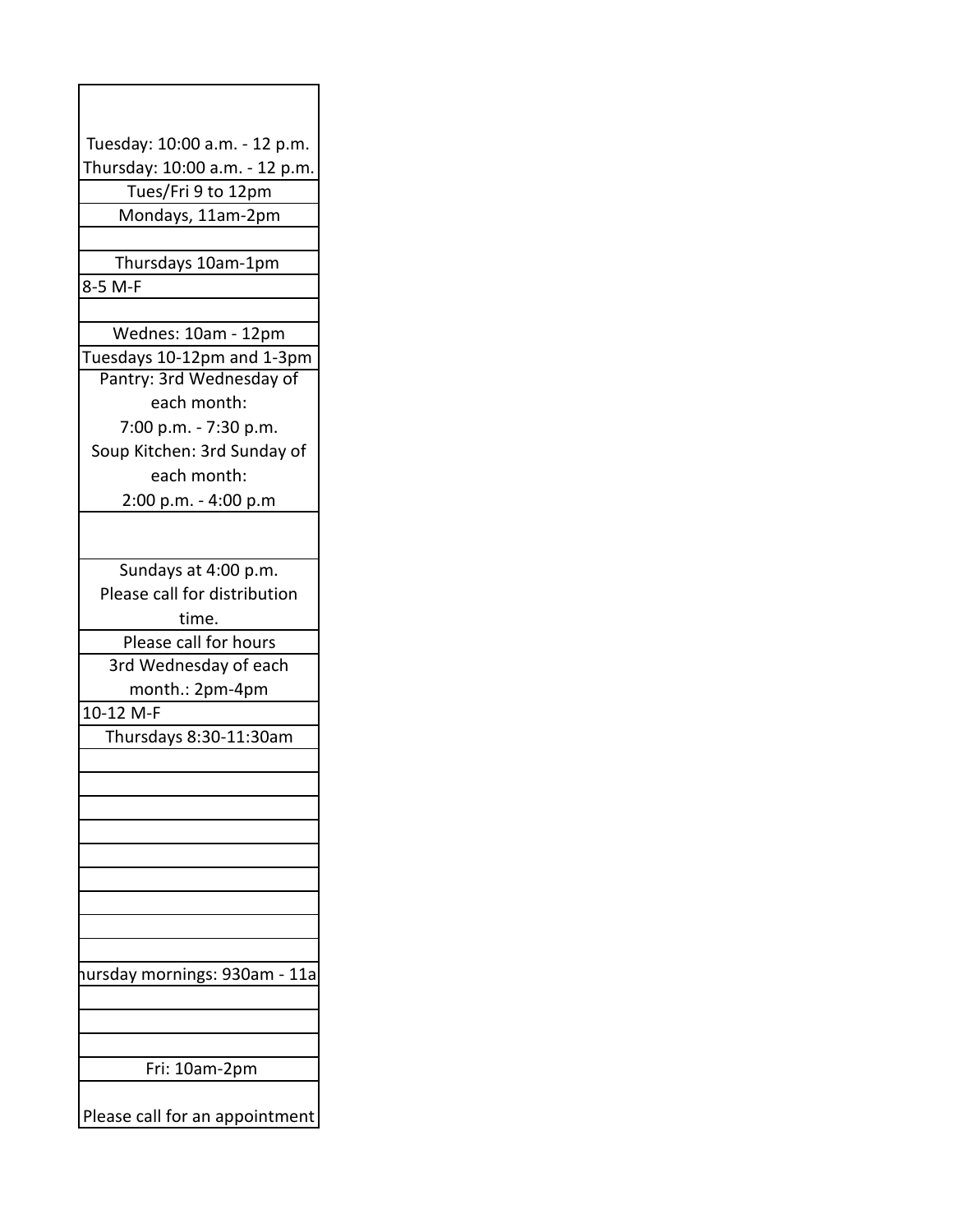| Tuesday of the Month: 1pm-3p        |
|-------------------------------------|
| Fridays: 1130am-1pm                 |
|                                     |
|                                     |
|                                     |
| 3rd Thursday of each month:         |
| 830am-12pm                          |
| 1st Saturdays 9-11am                |
| 2nd Saturday of the month:          |
| 9am                                 |
| until food is gone.                 |
|                                     |
| Wednes: 8pm                         |
|                                     |
| <b>Nednesday of the month: 9am-</b> |
| 3rd Friday 10-11am                  |
|                                     |
|                                     |
| 3rd Saturday of the month:          |
| 9am-10am                            |
| Thursday of the month: 9am-1        |
| Mon-Fri: 2pm-4pm                    |
| Please call to make an              |
| appointment                         |
|                                     |
|                                     |
|                                     |
| ease call to make an appointme      |
|                                     |
| Pantry: Last Wednesday of the       |
| month: 11am-130pm                   |
| Soup Kitchen: Wednesdays:           |
| 1130a-1pm                           |
| Mon-Fri 8am-4:30pm                  |
| 2nd Tuesday of each month.          |
|                                     |
|                                     |
| 2nd Tuesday of the month: 8:0       |
| 3rd Saturdays 9am-11am              |
|                                     |
|                                     |
| 3rd Saturday of each month: 8a      |
|                                     |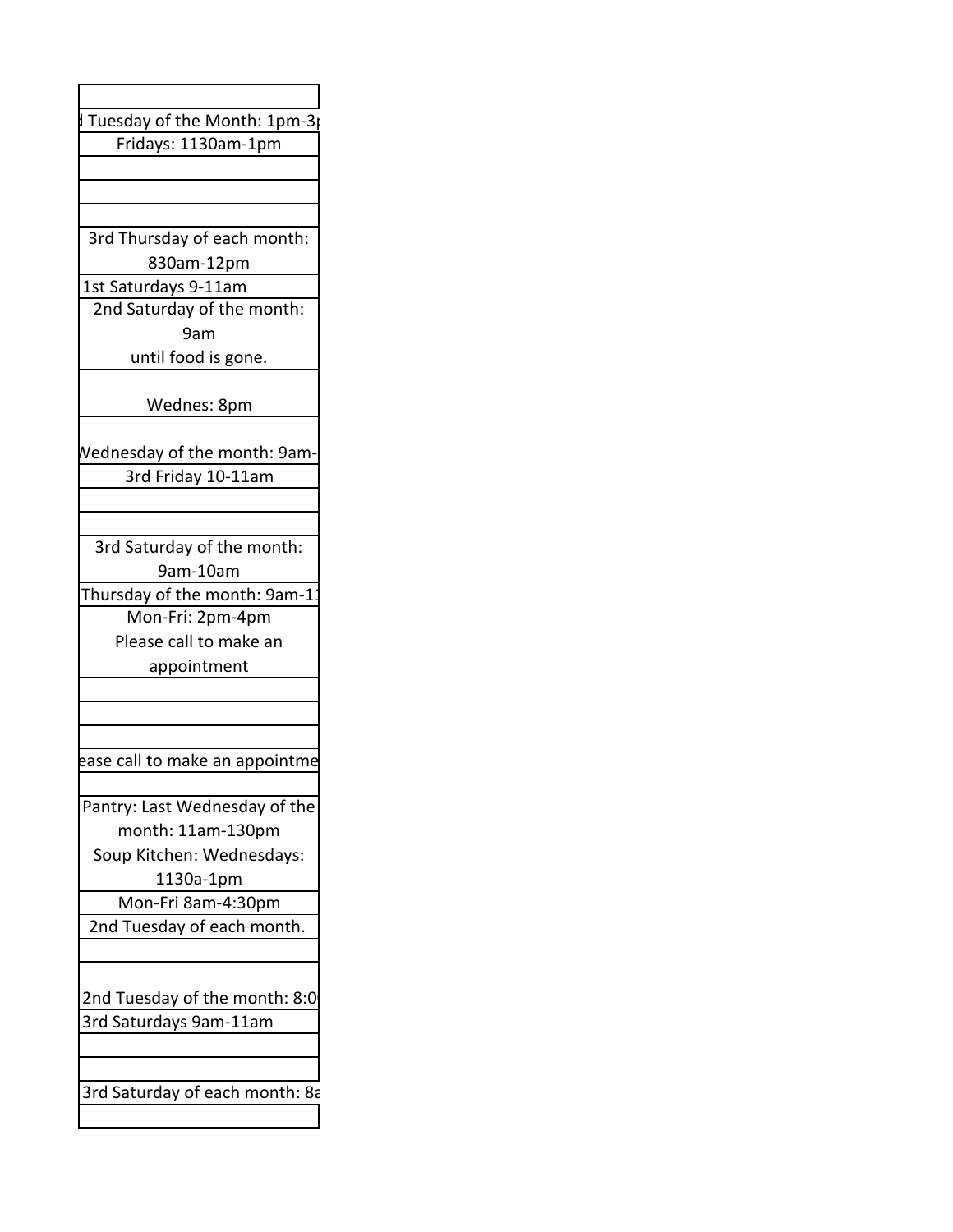| Saturday of the month: 11am-2   |  |
|---------------------------------|--|
| 2nd and 4th Monday of the       |  |
| month 9am-11am                  |  |
|                                 |  |
| Mondays 1:30pm                  |  |
|                                 |  |
|                                 |  |
|                                 |  |
| Hot Meal M-F 1030-1130am        |  |
| Mon. 10-2pm                     |  |
| Tuesdays, 11am-1pm              |  |
|                                 |  |
| 2nd Saturday of the month:      |  |
| 1pm-3pm                         |  |
| 3rd Saturday of the month:      |  |
| 9am-10am                        |  |
|                                 |  |
|                                 |  |
| Please call to make an          |  |
| appointment.                    |  |
|                                 |  |
|                                 |  |
| Thurs. 9 to 11am                |  |
| s and Thursdays: 9:00 a.m. - 11 |  |
|                                 |  |
|                                 |  |
|                                 |  |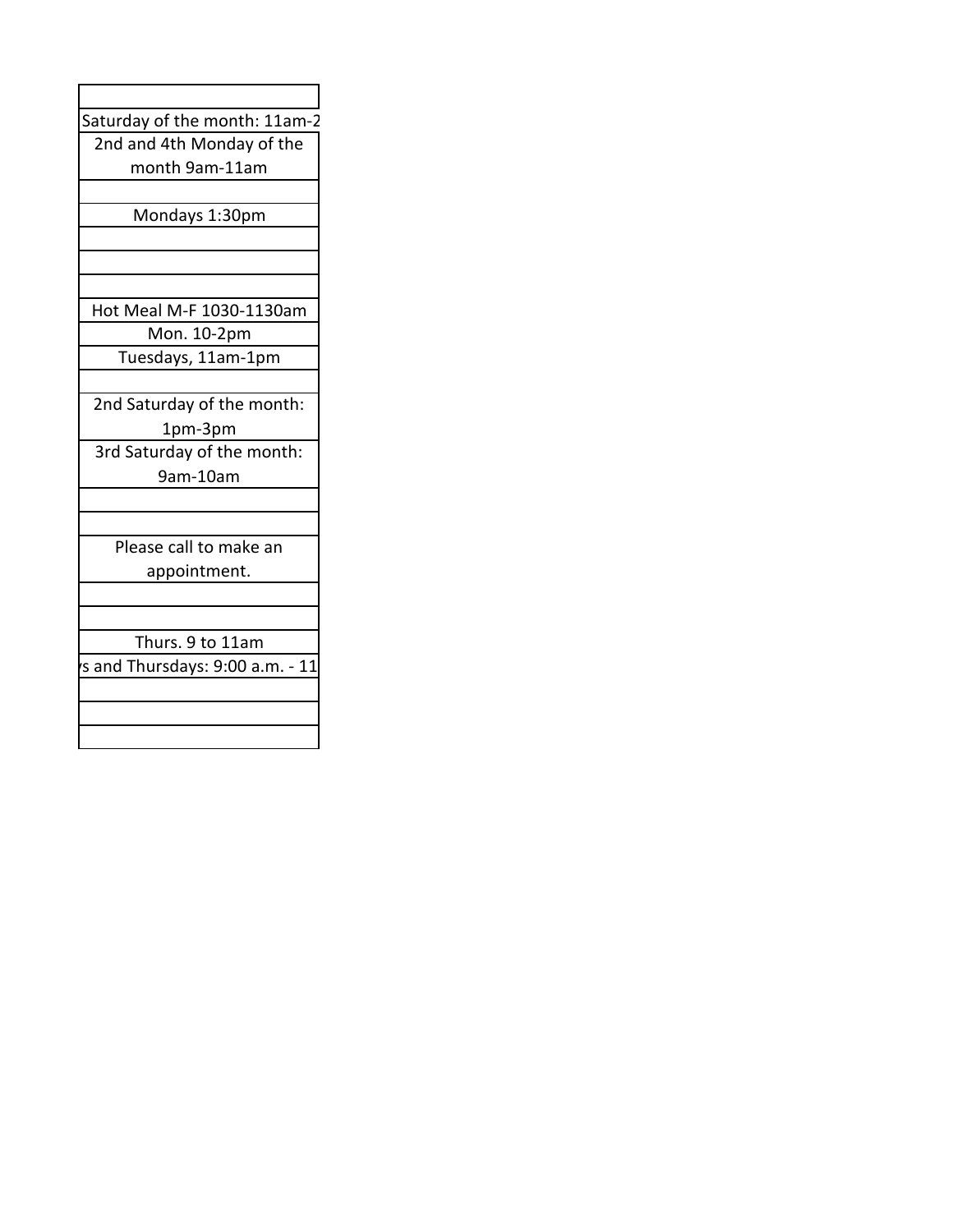## **REQUIREMENTS/COMMENTS**

No services available

please call to make an appointment, 36608, 09, & 95 By appointment only. 4/22- No Appt. Needed; Still operating as usual

Only on Fridays from 10-2 (went to one day a week due to funding)-Just show up

<mark>10:00 a.m.</mark>

by appointment only

call to make an appointment (limited food assistance due to COVID-19)

Next one is available on May 5th, can just show up ID required. Only eligible every 4 weeks.

No services available

Call to make an appointment

Number listed is wrong

Must show ID for proof Citronelle resident and complete form that inquires about income

VALID

Please call for an appointment

May be required to show ID, complete form about household data

SERVICES CURRENTLY SUSPENDED

Disabled persons, no age limit- only within cerain service area. \$4 a meal

SERVICES CURRENTLY SUSPENDED SERVICES CURRENTLY SUSPENDED

No services available

**Just show up** 

Call for times.

SERVICES CURRENTLY SUSPENDED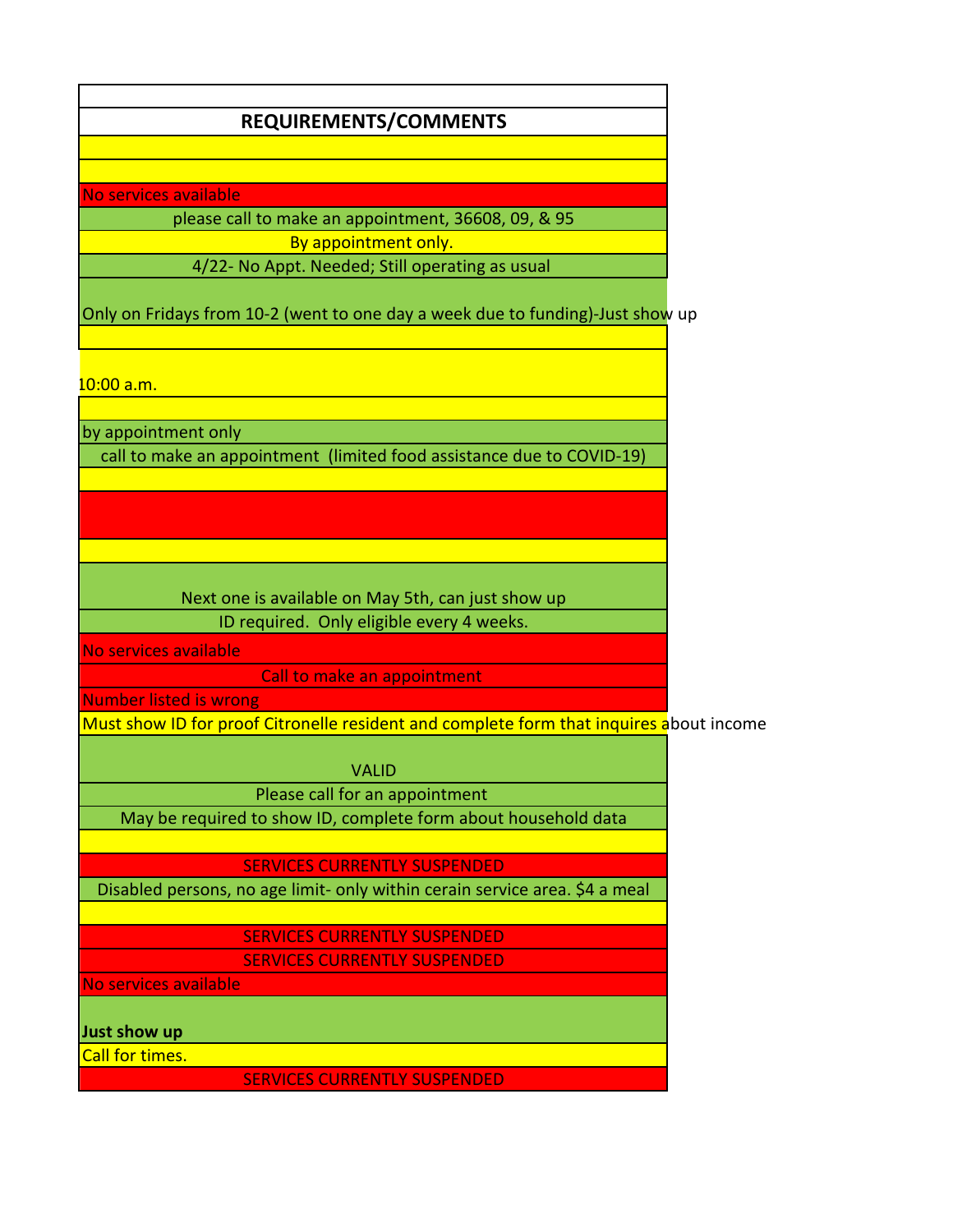erve only 36572 residents. Need to bring ID, open to everybody for right now. Valid ID, Food & Diapers, Open to the public Soup Kitchen- TO GO Boxes due to Covid 19

Have to call prior

No Appointment Needed

MUST reside in BLB, Coden, Irvington, Grand Bay area, only elegible every 4 weeks

Please call for an appointment

SAME AS CITY CHURCH OF MOBILE

Can just show up

Must show proof of that reside in Semmes

Not open to the public

NO PANTRY TIL FURTHER NOTICE

t call church office to set up appointment. Must bring ID. Eligible every 4 weeks.

Not open on Mondays at all, Call to schedule for Fridays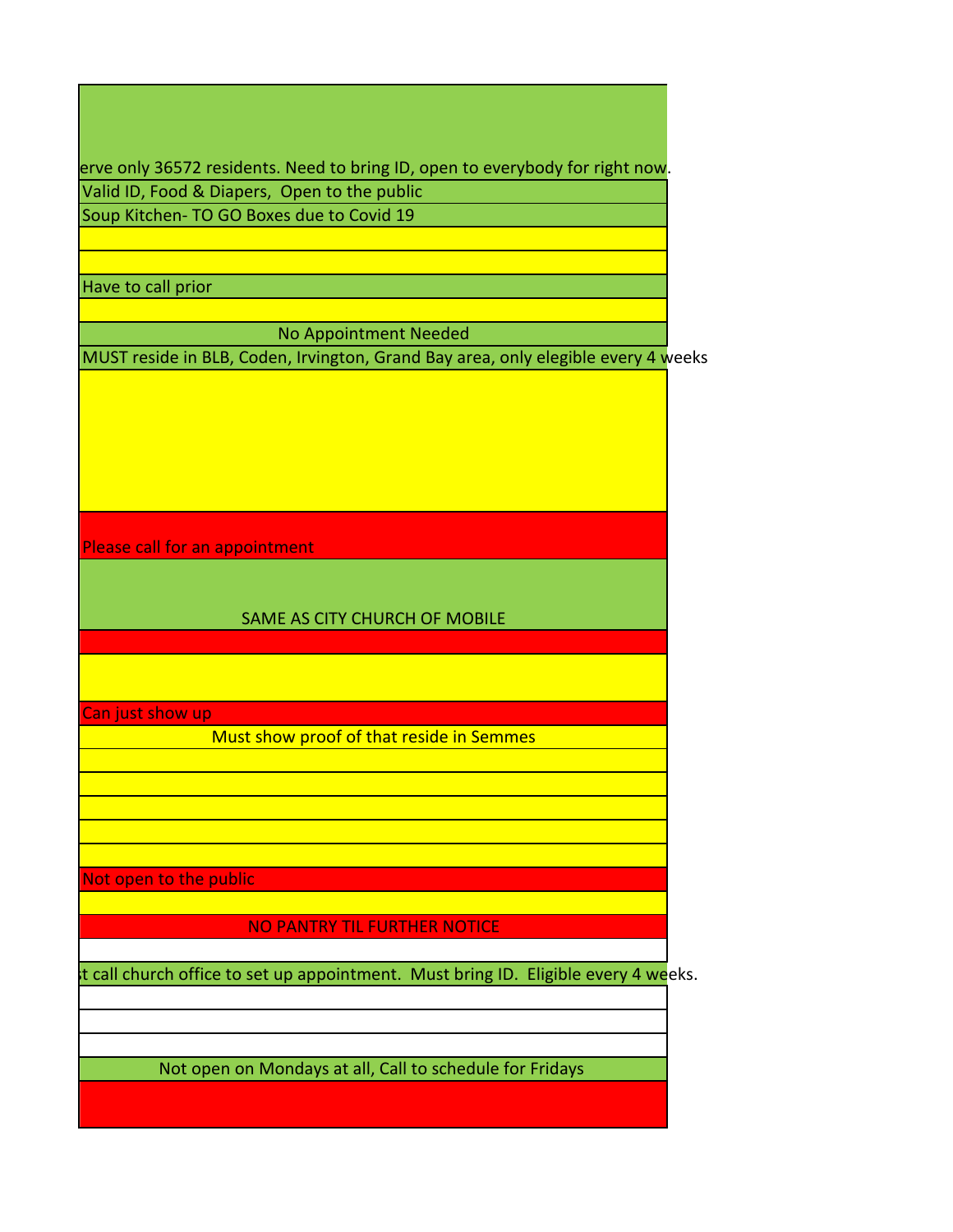| <mark>om</mark><br>VALID, DRIVE THRU ONLY, first come first serve                                   |  |
|-----------------------------------------------------------------------------------------------------|--|
|                                                                                                     |  |
| Serves residents of 36617 only. Please call for assistance                                          |  |
|                                                                                                     |  |
|                                                                                                     |  |
| <b>VALID</b>                                                                                        |  |
| Ron Prater-Pastor, is contact person                                                                |  |
|                                                                                                     |  |
|                                                                                                     |  |
|                                                                                                     |  |
| <b>VERIFY</b>                                                                                       |  |
|                                                                                                     |  |
| VALID, For seniors only, have to be on the list                                                     |  |
| Picture ID, zip codes                                                                               |  |
|                                                                                                     |  |
|                                                                                                     |  |
|                                                                                                     |  |
| VALID, NO APPT.<br>Open to Mobile County Only                                                       |  |
|                                                                                                     |  |
| 4/22- Mondays, Wednesdays, & Friday -MOSTLY WEDNESDAYS Between 1-3                                  |  |
| <b>OPEN TO THE GENERAL PUBLIC</b>                                                                   |  |
| Please call for an appointment                                                                      |  |
|                                                                                                     |  |
|                                                                                                     |  |
|                                                                                                     |  |
|                                                                                                     |  |
| Home delivered meals program, normally must be 60 or older, but due to covid they will take at risk |  |
| Please call for hours.                                                                              |  |
|                                                                                                     |  |
| at Creola Park                                                                                      |  |
| Drive Thru, just show up                                                                            |  |
|                                                                                                     |  |
|                                                                                                     |  |
| <mark>ım-12pm</mark>                                                                                |  |
|                                                                                                     |  |
|                                                                                                     |  |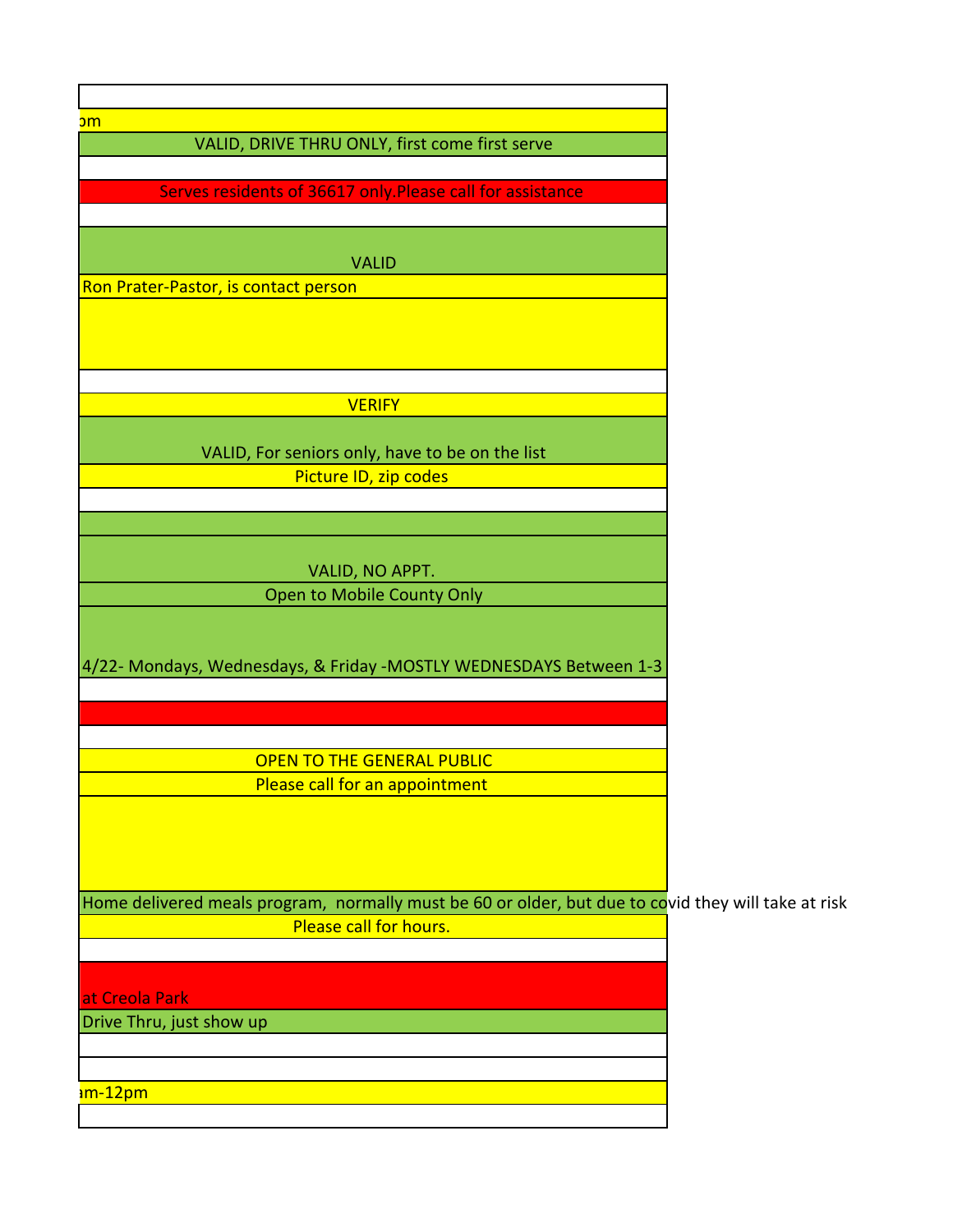## SERVICES CURRENTLY SUSPENDED

3rd <mark>'pm</mark>

## Please call to make an appointment

Seniors only. Please call for an appointment. **Hot Meal M-F 1030-1130am** Alabama ID, will take into consideration if just moved here

Ony serving zip codes 36695 and 36541 Serves: 36603 and 36605. (verify)

Saturdays, 9am starting May 11th

SERVICES CURRENTLY SUSPENDED

Eligible every 4 weeks. 36608 and 36695 zip codes only Serves residents of 36695, 36609, 36619, and 36582.